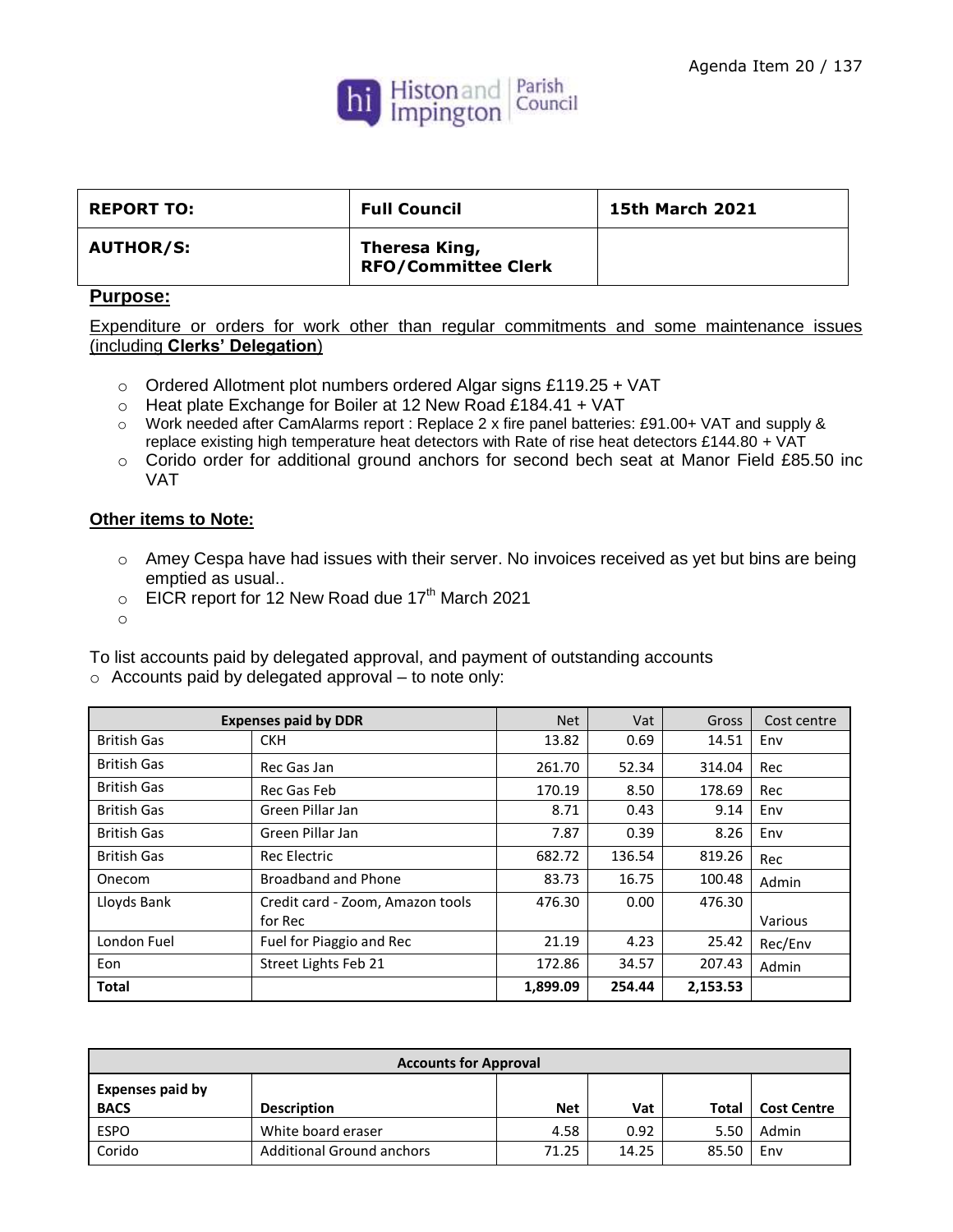| <b>Rigby Taylor</b>    | Dew Brush for Rec              | 129.95    | 25.99  | 155.94    | Rec   |
|------------------------|--------------------------------|-----------|--------|-----------|-------|
| <b>Rigby Taylor</b>    | Pitch Maintenance products     | 561.50    | 112.30 | 673.80    | Rec   |
| Ridgeons               | Sand for Play Area paths       | 195.54    | 39.11  | 234.65    | Rec   |
| Berrycroft             | Fertiliser                     | 135.24    | 27.05  | 162.29    | Rec   |
| <b>Gawn Associates</b> | Expenses from 12 New Road work | 350.00    | 70.00  | 420.00    | Admin |
| Cam Alarms             | Feb Fire Alarm service         | 74.00     | 14.80  | 88.80     | Rec   |
| Avocet                 | Office clean Feb               | 144.00    | 28.80  | 172.80    | Admin |
| <b>Buchans</b>         | <b>Grass cutting</b>           | 821.16    | 164.23 | 985.39    | Env   |
| Gaswise                | Boiler service and Landlord    | 100.00    | 20.00  | 120.00    | Rec   |
|                        | Certificate                    |           |        |           |       |
| Espo                   | Rock salt and batteries        | 74.68     | 14.94  | 89.62     | Rec   |
| Cedric Foster          | Expenses                       | 36.00     | 0.00   | 36.00     | Admin |
| Kompan                 | See saw spring replacement     | 410.70    | 82.14  | 492.84    | Rec   |
| M12 Administration     | Wages, NI and pension          | 12.410.05 | 0.00   | 12,410.05 | Admin |
|                        | Rec Groundsman & Ranger        | 50.53     | 0.00   | 50.53     |       |
|                        | expenses                       |           |        |           | Admin |
|                        | AOE - SCDC                     | 146.49    | 0.00   | 146.49    | Admin |
|                        | Phone use - half yearly        | 36.00     | 0.00   | 36.00     | Admin |
| <b>By Cheque:</b>      |                                |           |        |           |       |
|                        |                                |           |        |           |       |
| <b>Total</b>           |                                | 15,751.67 | 614.53 | 16,366.20 |       |

| <b>To Note:</b>                       |                   |           |             |  |
|---------------------------------------|-------------------|-----------|-------------|--|
| Accounts paid in 14.02.21 to 12.03.21 |                   |           |             |  |
| <b>Net Income</b>                     |                   |           | Cost Centre |  |
|                                       |                   |           |             |  |
| <b>Allotment Fees</b>                 |                   | 16.00     | Environment |  |
| <b>Burial Fees</b>                    |                   | 970.00    | Environment |  |
| Club Receipts                         |                   | 0.00      | Recreation  |  |
| Asset Income                          |                   | 119.23    | Recreation  |  |
| <b>Ground Takings</b>                 |                   | 0.00      | Recreation  |  |
| <b>Sports Courts</b>                  |                   | 66.67     | Recreation  |  |
| <b>Refuse Collection</b>              |                   |           |             |  |
| School Hill                           |                   | 100.00    | Environment |  |
| Other Income                          | S106 Station Site | 16,538.05 |             |  |
|                                       |                   |           |             |  |
| Total                                 |                   | 17,809.95 |             |  |

| <b>Additional Expenses</b><br>to be paid by |             |     |     |       |             |
|---------------------------------------------|-------------|-----|-----|-------|-------------|
| <b>Beneficiary</b>                          | Description | Net | Vat | Gross | Cost Centre |
| <b>BACS:</b>                                |             |     |     |       |             |